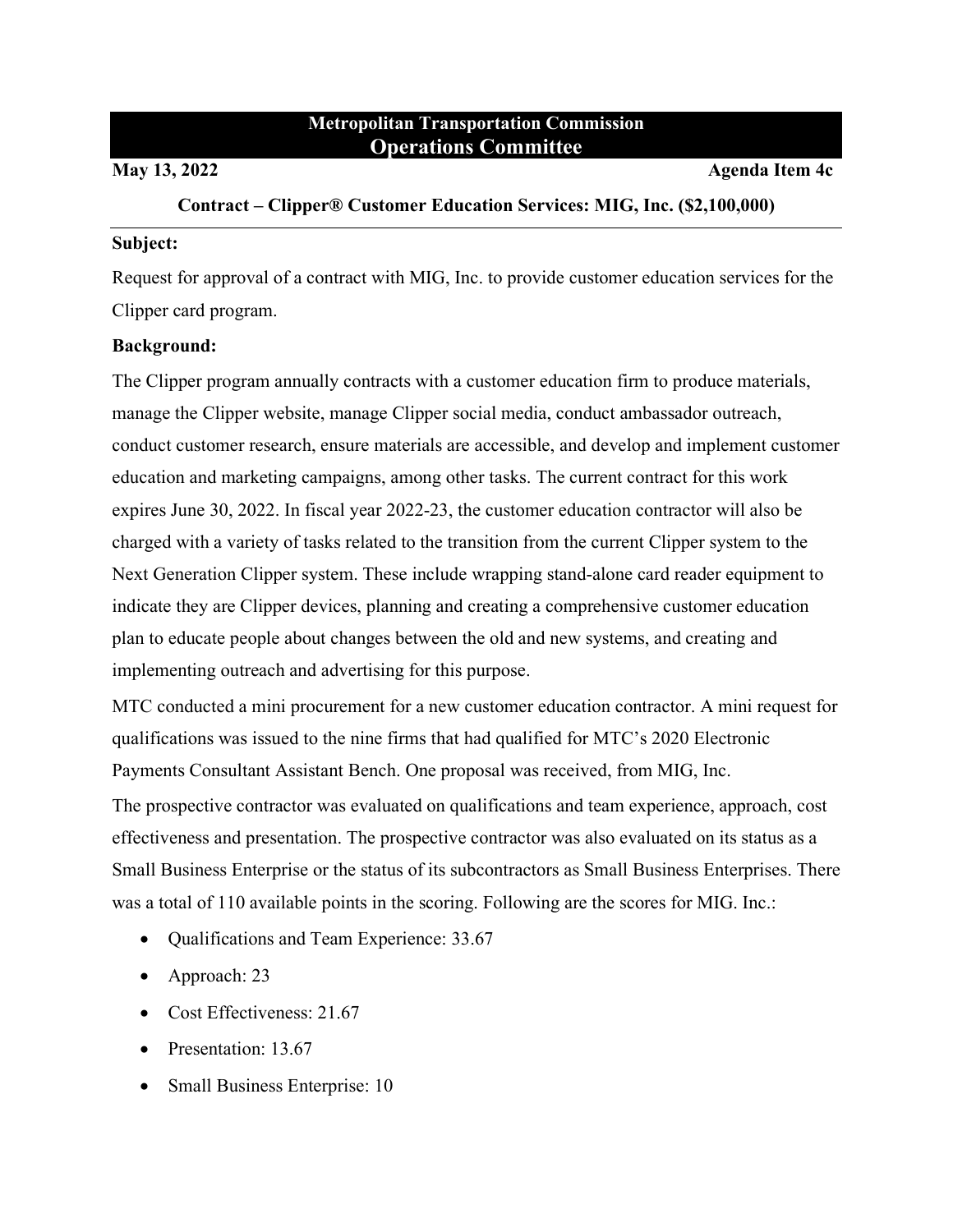Total points awarded were 102.

MIG, Inc.'s subcontractors for this contract are the Center for Accessible Technology, Digital Mark Group, Zeba Media, EMC Research, Caribou Public Relations, ION Translation and Bombilla. EMC Research is a Small, Local and Emerging Business and Small Business Enterprise. Ion Translations is a Small, Local and Emerging Business. Caribou Public Relations is a Disadvantaged Business Enterprise.

The Clipper Executive Board approved the proposed contract at its April 18, 2022 meeting.

### **Issues:**

None identified.

#### **Recommendations:**

Staff recommends that the Operations Committee authorize the Executive Director or designee to negotiate and enter into a contract with MIG, Inc. in an amount not to exceed \$2,100,000 for the customer education services described above for a period of one year ending June 30, 2023.

### **Attachments:**

• Attachment A: Disadvantaged Business Enterprise and Small Business Enterprise Status

 $\mu_{\ell}$ 

Therese W. McMillan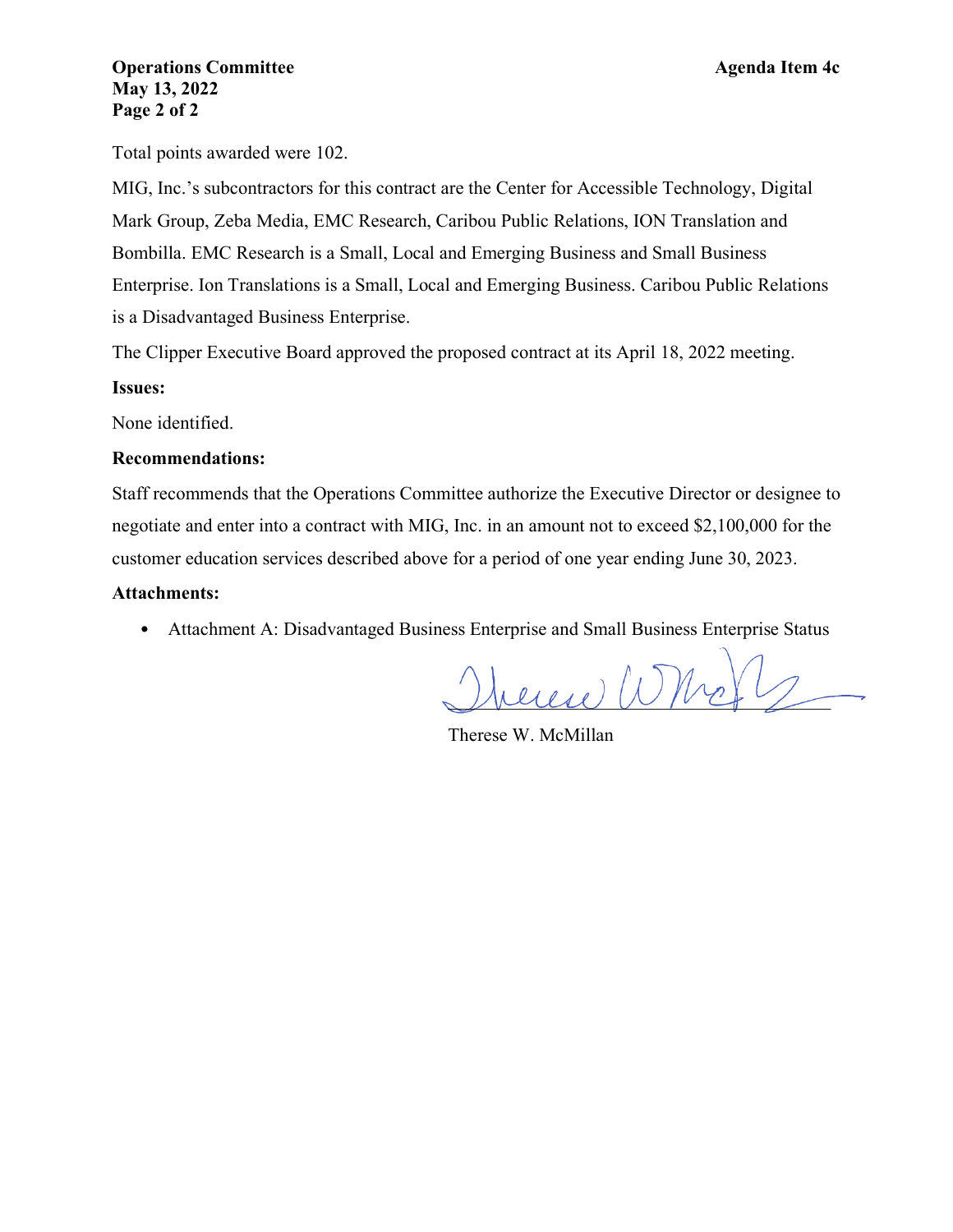# **Attachment A**

|                  | <b>Firm Name</b>                 | <b>Role on Project</b>      | DBE*           | If DBE Yes, | SBE**          | If SBE Yes,                                  |
|------------------|----------------------------------|-----------------------------|----------------|-------------|----------------|----------------------------------------------|
|                  |                                  |                             | Yes / No       | List $#$    | Yes / No       | List $#$                                     |
| Prime Contractor | MIG, Inc.                        | Prime contractor            | No             |             | No             |                                              |
| Subcontractor    | Zeba Media                       | Media buying                | No             |             | N <sub>o</sub> |                                              |
| Subcontractor    | Digital Mark Group               | Media buying                | N <sub>o</sub> |             | N <sub>o</sub> |                                              |
| Subcontractor    | Center for Accessible Technology | Accessibility               | No             |             | No             |                                              |
| Subcontractor    | Bombilla                         | Creative design             | No             |             | No             |                                              |
| Subcontractor    | Caribou Public Relations         | Ambassador outreach         | Yes            | 41619       | No             |                                              |
| Subcontractor    | <b>EMC</b> Research              | Research                    | No             |             | Yes            | <b>SLEB</b><br>06-90866<br><b>SBE 541910</b> |
| Subcontractor    | Ion Translations                 | <b>Translation services</b> | No             |             | Yes            | <b>SLEB</b><br>07-90991                      |

## **Disadvantaged Business Enterprise and Small Business Enterprise Status**

\*Denotes certification by the California Unified Certification Program (CUCP).

\*\*Denotes certification by the State of California.